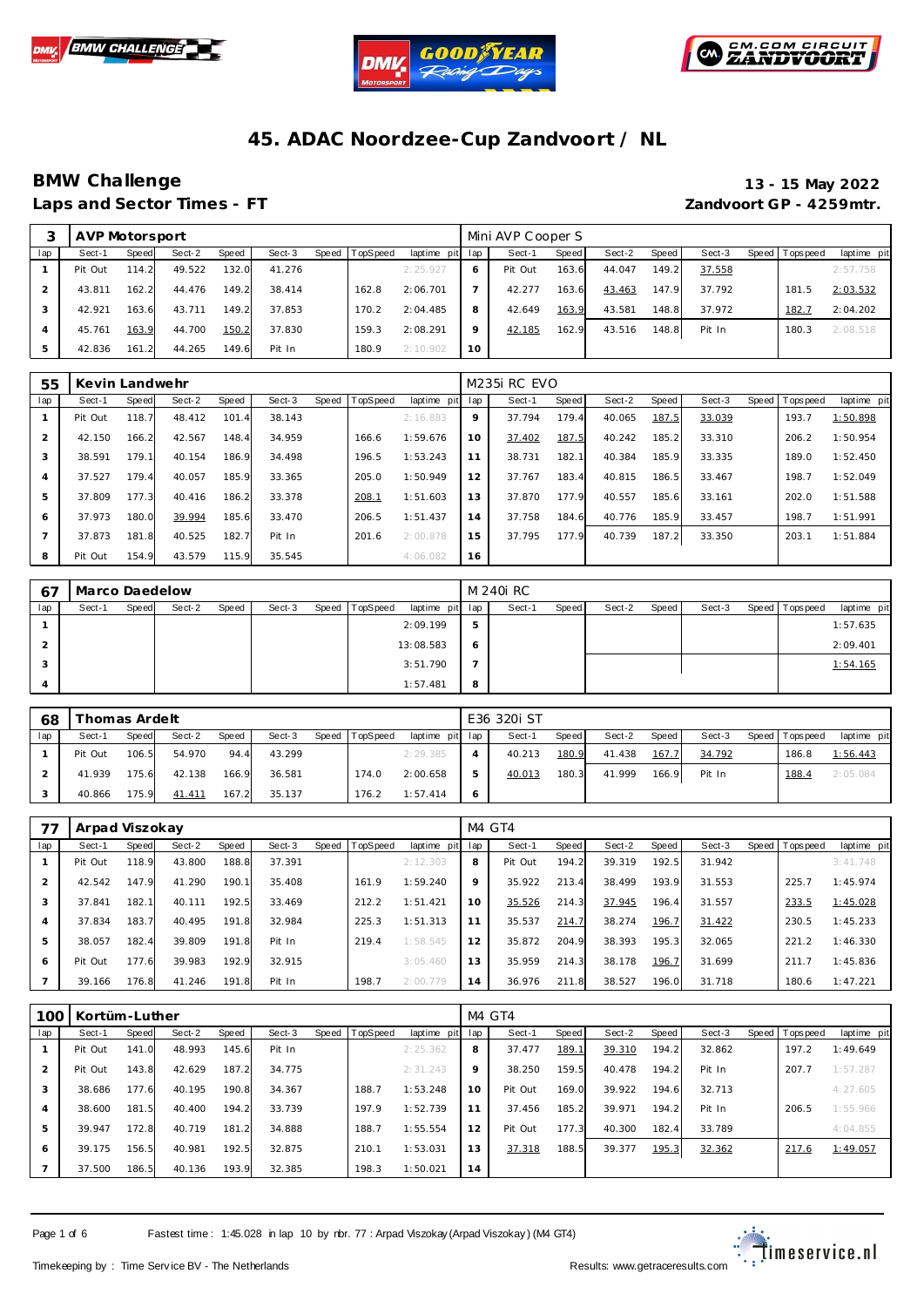



### **BMW Challenge 13 - 15 May 2022 Laps and Sector Times - FT Zandvoort GP - 4259mtr.**

| 119 | Hassan Gellert |       |        |       |        |       |                 |             |     | M 240i RC |       |        |       |        |                   |             |
|-----|----------------|-------|--------|-------|--------|-------|-----------------|-------------|-----|-----------|-------|--------|-------|--------|-------------------|-------------|
| lap | Sect-1         | Speed | Sect-2 | Speed | Sect-3 | Speed | <b>TopSpeed</b> | laptime pit | lap | Sect-1    | Speed | Sect-2 | Speed | Sect-3 | Speed   Tops peed | laptime pit |
|     | Pit Out        | 117.5 | 50.708 | 158.4 | 38.429 |       |                 | 2:24.925    | 9   | 40.779    | 170.6 | 42.070 | 173.4 | 35.274 | 198.3             | 1:58.123    |
| 2   | 41.340         | 166.2 | 43.463 | 169.8 | 35.988 |       | 179.4           | 2:00.791    | 10  | 40.813    | 179.4 | 42.337 | 144.0 | 36.827 | 191.0             | 1:59.977    |
| 3   | 40.435         | 172.5 | 43.665 | 113.7 | 39.557 |       | 185.5           | 2:03.657    | 11  | 39.380    | 180.0 | 41.988 | 171.7 | 34.946 | 196.9             | 1:56.314    |
| 4   | 39.264         | 175.6 | 41.774 | 171.4 | Pit In |       | 201.2           | 2:05.909    | 12  | 39.093    | 172.0 | 42.527 | 136.0 | 41.395 | 196.2             | 2:03.015    |
| 5   | Pit Out        | 163.6 | 42.203 | 171.4 | 35.339 |       |                 | 2:56.247    | 13  | 44.596    | 153.2 | 48.692 | 105.6 | 40.055 | 152.8             | 2:13.343    |
| 6   | 41.113         | 169.5 | 42.574 | 171.4 | 35.007 |       | 196.9           | 1:58.694    | 14  | 38.951    | 183.1 | 41.867 | 172.0 | 34.347 | 199.4             | 1:55.165    |
|     | 39.273         | 175.9 | 41.591 | 173.1 | 34.846 |       | 200.1           | 1:55.710    | 15  | 38.546    | 183.1 | 41.438 | 173.6 | 35.003 | 204.6             | 1:54.987    |
| 8   | 40.592         | 170.6 | 43.250 | 173.1 | 34.873 |       | 204.2           | 1:58.715    | 16  |           |       |        |       |        |                   |             |

| 213            |         |       | Karl-Heinz Schneider |       |        |       |          |             |     | 3251S E36 |       |        |       |        |                   |             |
|----------------|---------|-------|----------------------|-------|--------|-------|----------|-------------|-----|-----------|-------|--------|-------|--------|-------------------|-------------|
| lap            | Sect-1  | Speed | Sect-2               | Speed | Sect-3 | Speed | TopSpeed | laptime pit | lap | Sect-1    | Speed | Sect-2 | Speed | Sect-3 | Speed   Tops peed | laptime pit |
|                | Pit Out | 88.7  | 55.953               | 91.1  | 43.633 |       |          | 2:38.157    | 8   | 42.850    | 160.7 | 44.759 | 157.7 | 38.334 | 158.1             | 2:05.943    |
| $\overline{2}$ | 47.378  | 132.2 | 52.636               | 141.5 | 40.768 |       | 150.9    | 2:20.782    | 9   | 42.557    | 153.8 | 44.434 | 154.9 | 38.729 | 167.6             | 2:05.720    |
| 3              | 46.752  | 148.6 | 48.893               | 141.0 | 41.538 |       | 139.7    | 2:17.183    | 10  | 42.739    | 163.4 | 44.365 | 157.7 | 38.133 | 158.3             | 2:05.237    |
| $\overline{4}$ | 45.038  | 140.4 | 51.303               | 138.6 | Pit In |       | 152.2    | 2:30.954    | 11  | 42.065    | 163.9 | 43.791 | 149.6 | 38.105 | 170.5             | 2:03.961    |
| 5              | Pit Out | 145.9 | 47.257               | 156.5 | 38.448 |       |          | 3:14.124    | 12  | 42.474    | 167.2 | 43.730 | 160.5 | 37.846 | 164.1             | 2:04.050    |
| 6              | 43.680  | 159.3 | 44.620               | 158.1 | 38.355 |       | 160.2    | 2:06.655    | 13  | 44.868    | 153.4 | 44.060 | 158.8 | 39.719 | 168.6             | 2:08.647    |
|                | 43.122  | 160.5 | 44.741               | 157.0 | 38.192 |       | 157.0    | 2:06.055    | 14  |           |       |        |       |        |                   |             |

| 235 |        | Tom Alpiger |        |       |        |       |          |                 |         | M 235i RC |       |        |       |        |                |             |
|-----|--------|-------------|--------|-------|--------|-------|----------|-----------------|---------|-----------|-------|--------|-------|--------|----------------|-------------|
| lap | Sect-1 | Speed       | Sect-2 | Speed | Sect-3 | Speed | TopSpeed | laptime pit lap |         | Sect-1    | Speed | Sect-2 | Speed | Sect-3 | Speed Topspeed | laptime pit |
|     |        |             |        |       |        |       |          | 4:04.255        | $\circ$ |           |       |        |       |        |                | 2:00.845    |
| 2   |        |             |        |       |        |       |          | 1:58.703        |         |           |       |        |       |        |                | 1:59.367    |
| 3   |        |             |        |       |        |       |          | 1:59.891        | 8       |           |       |        |       |        |                | 1:57.864    |
| 4   |        |             |        |       |        |       |          | 5:23.300        | 9       |           |       |        |       |        |                | 3:56.687    |
| 5   |        |             |        |       |        |       |          | 3:58.158        | 10      |           |       |        |       |        |                | 1:58.982    |

| 310 |         |       | hormählen-Thormählen: |       |        |       |                 |             |     | <b>M3 GTR E46</b> |       |        |       |        |       |           |             |
|-----|---------|-------|-----------------------|-------|--------|-------|-----------------|-------------|-----|-------------------|-------|--------|-------|--------|-------|-----------|-------------|
| lap | Sect-1  | Speed | Sect-2                | Speed | Sect-3 | Speed | <b>TopSpeed</b> | laptime pit | lap | Sect-1            | Speed | Sect-2 | Speed | Sect-3 | Speed | Tops peed | laptime pit |
|     | Pit Out | 91.1  | 55.748                | 89.9  | 41.374 |       |                 | 2:39.592    |     | 39.143            | 186.9 | 40.582 | 181.8 | 35.530 |       | 178.8     | 1:55.255    |
|     | 42.141  | 148.1 | 42.714                | 182.1 | 35.598 |       | 182.7           | 2:00.453    | 8   | 40.087            | 159.1 | 40.937 | 182.7 | Pit In |       | 210.5     | 2:00.186    |
|     | 40.491  | 158.6 | 42.178                | 181.8 | 36.190 |       | 192.0           | 1:58.859    | 9   | Pit Out           | 180.0 | 41.412 | 183.1 | 33.528 |       |           | 4:46.945    |
|     | 39.673  | 165.4 | 41.152                | 183.1 | Pit In |       | 211.3           | 2:03.555    | 10  | 38.541            | 200.0 | 39.551 | 183.7 | 33.773 |       | 193.7     | 1:51.865    |
| 5   | Pit Out | 163.9 | 41.622                | 182.4 | 34.703 |       |                 | 3:03.708    | 11  | 38.110            | 199.6 | 38.982 | 180.9 | 33.467 |       | 206.5     | 1:50.559    |
| 6   | 38.954  | 184.6 | 40.324                | 183.7 | 34.688 |       | 193.4           | 1:53.966    | 12  | 37.822            | 184.3 | 39.951 | 180.9 | Pit In |       | 214.7     | 1:55.169    |

| 311 |         |       | Spangenberg-Wenning |       |        |       |                 |             |     | <b>M3 GTR E36</b> |       |        |       |        |                |             |
|-----|---------|-------|---------------------|-------|--------|-------|-----------------|-------------|-----|-------------------|-------|--------|-------|--------|----------------|-------------|
| lap | Sect-1  | Speed | Sect-2              | Speed | Sect-3 | Speed | <b>TopSpeed</b> | laptime pit | lap | Sect-1            | Speed | Sect-2 | Speed | Sect-3 | Speed Topspeed | laptime pit |
|     | Pit Out | 92.2  | 56.005              | 83.8  | 41.683 |       |                 | 2:36.802    | 8   | 42.176            | 142.3 | 43.989 | 174.2 | 37.095 | 157.0          | 2:03.260    |
|     | 42.553  | 154.3 | 44.178              | 161.9 | 37.813 |       | 156.5           | 2:04.544    | 9   | 39.933            | 170.9 | 43.090 | 176.8 | 35.179 | 176.2          | 1:58.202    |
| 3   | 42.582  | 150.0 | 44.837              | 169.5 | 34.891 |       | 168.9           | 2:02.310    | 10  | 43.493            | 161.4 | 44.283 | 172.8 | 35.919 | 162.1          | 2:03.695    |
| 4   | 42.517  | 153.8 | 43.434              | 179.7 | 35.174 |       | 169.9           | 2:01.125    | 11  | 40.817            | 163.4 | 44.357 | 175.9 | 36.425 | 167.6          | 2:01.599    |
| 5   | 40.193  | 170.1 | 43.297              | 175.9 | 35.010 |       | 172.9           | 1:58.500    | 12  | 40.400            | 168.8 | 43.866 | 175.9 | 35.607 | 170.2          | 1:59.873    |
| 6   | 41.386  | 177.9 | 42.423              | 175.3 | 34.792 |       | 141.0           | 1:58.601    | 13  | 50.445            | 119.6 | 54.168 | 96.1  | Pit In | 160.0          | 2:40.984    |
|     | 41.060  | 165.1 | 44.896              | 173.4 | 35.099 |       | 164.1           | 2:01.055    | 14  |                   |       |        |       |        |                |             |

|    | 318 Thomas Kessel |              |        |       |                     |                |                 |             | M <sub>2</sub> GTR |       |        |       |        |                 |             |
|----|-------------------|--------------|--------|-------|---------------------|----------------|-----------------|-------------|--------------------|-------|--------|-------|--------|-----------------|-------------|
| 1a | Sect-1            | <b>Speed</b> | Sect-2 | Speed | Sect-3              | Speed TopSpeed | laptime pit lap |             | Sect-1             | Speed | Sect-2 | Speed | Sect-3 | Speed Tops peed | laptime pit |
|    | Pit Out           | 109.8        | 47.638 | 130.3 | 38.507              |                | 2:20.884        | $\mathbf Q$ | 37.626             | 148.4 | 40.863 | 185.6 | 33.587 | 196.2           | 1:52.076    |
|    | 41.772            | 156.3        |        |       | 41.346 154.1 36.155 | 171.3          | 1:59.273        | 10          | 36.843             | 187.2 | 39.060 | 191.2 | 32.489 | 205.0           | 1:48.392    |

Page 2 of 6 Fastest time : 1:45.028 in lap 10 by rbr. 77 : Arpad Viszokay (Arpad Viszokay) (M4 GT4)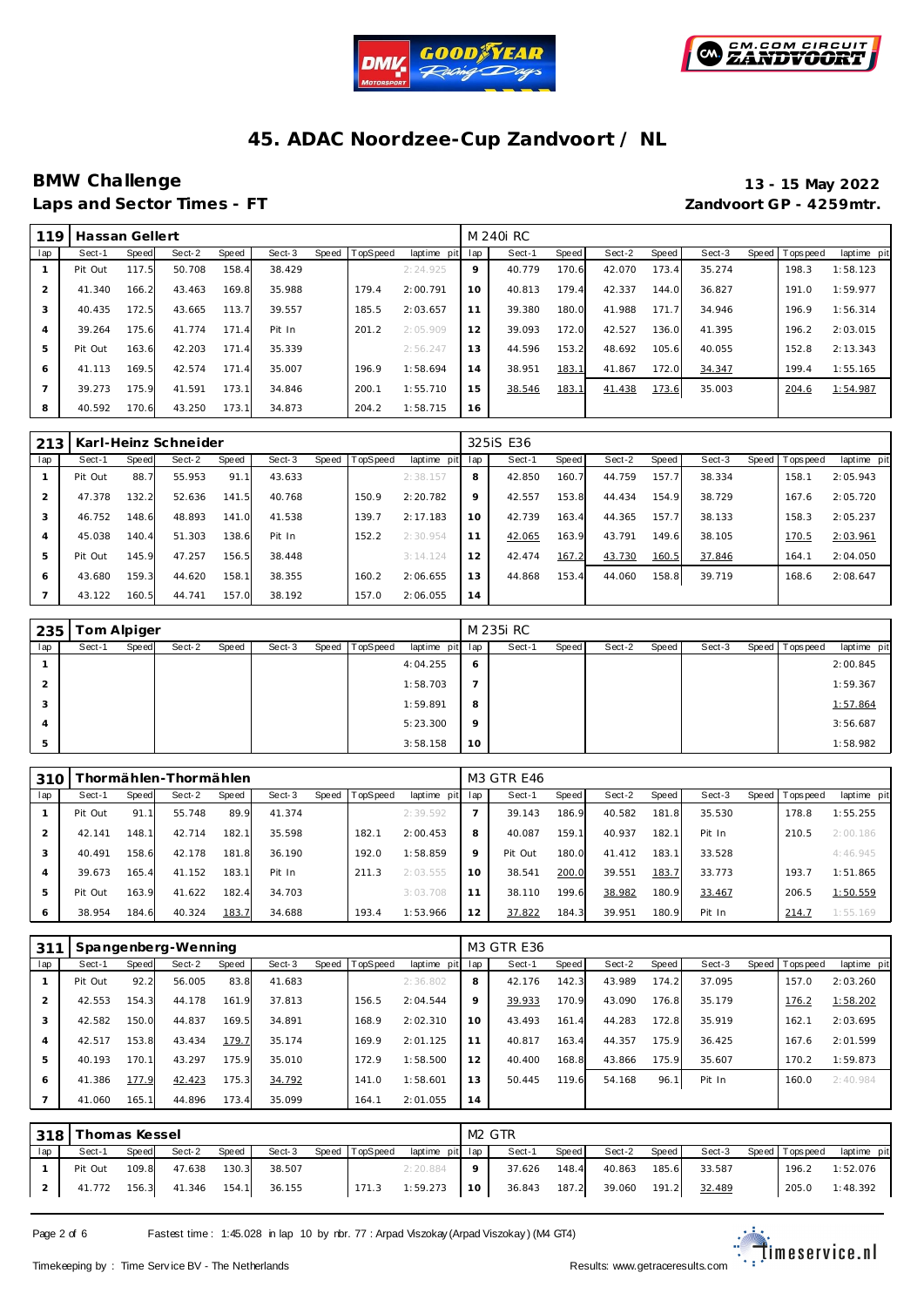



### **BMW Challenge 13 - 15 May 2022 Laps and Sector Times - FT Zandvoort GP - 4259mtr.**

|   | 38.129 | 182.1 | 39.668 | 192.2 | 33.772 | 197.2 | 1:51.569 |    | 36.832 | 199.3 | 38.799 | 191.5  | 32.575 | 208.5 | 1:48.206 |
|---|--------|-------|--------|-------|--------|-------|----------|----|--------|-------|--------|--------|--------|-------|----------|
|   | 37.739 | 184.6 | 39.121 | 188.8 | 33.623 | 190.3 | 1:50.483 | 12 | 37.538 | 184.3 | 40.161 | 192.5  | 32.547 | 206.9 | 1:50.246 |
|   | 37.430 | 191.8 | 39.170 | 191.2 | 33.234 | 202.3 | 1:49.834 | 13 | 37.192 | 198.9 | 40.861 | 188.2  | 32.639 | 192.7 | 1:50.692 |
|   | 37.131 | 192.5 | 39.208 | 189.5 | 32.712 | 209.7 | 1:49.051 | 14 | 37.188 | 166.9 | 39.468 | 190.1  | 32.706 | 213.0 | 1:49.362 |
|   | 36.834 | 193.5 | 39.641 | 192.9 | 32.778 | 209.  | 1:49.253 | 15 | 37.087 | 192.2 | 39.767 | 189.11 | 33.073 | 218.7 | 1:49.927 |
| 8 | 39.507 | 189.1 | 39.980 | 191.8 | 32.732 | 184.9 | 1:52.219 | 16 | 37.232 | 192.9 | 40.053 | 188.8  | Pit In | 208.9 | 1:58.476 |

| 330            | Niclas Dymeck |       |        |       |        |       |                 |                |         | M3 E46 |       |        |       |        |       |           |             |
|----------------|---------------|-------|--------|-------|--------|-------|-----------------|----------------|---------|--------|-------|--------|-------|--------|-------|-----------|-------------|
| lap            | Sect-1        | Speed | Sect-2 | Speed | Sect-3 | Speed | <b>TopSpeed</b> | laptime<br>pit | lap     | Sect-1 | Speed | Sect-2 | Speed | Sect-3 | Speed | Tops peed | laptime pit |
|                | Pit Out       | 117.4 | 51.423 | 106.7 | 43.535 |       |                 | 2:28.011       | 8       | 42.779 | 165.1 | 42.622 | 170.3 | 35.313 |       | 178.2     | 2:00.714    |
| $\overline{2}$ | 47.771        | 137.6 | 46.497 | 161.2 | 37.185 |       | 154.5           | 2:11.453       | $\circ$ | 42.463 | 150.0 | 43.547 | 168.8 | 35.740 |       | 196.5     | 2:01.750    |
| 3              | 42.466        | 156.7 | 42.609 | 169.8 | 35.827 |       | 159.5           | 2:00.902       | 10      | 40.576 | 168.2 | 42.332 | 170.6 | 35.223 |       | 177.7     | 1:58.131    |
| $\overline{4}$ | 41.253        | 159.8 | 42.656 | 169.5 | 35.189 |       | 166.3           | 1:59.098       | 11      | 40.410 | 172.2 | 42.020 | 170.3 | 34.667 |       | 170.2     | 1:57.097    |
| 5              | 41.630        | 151.3 | 43.554 | 169.8 | 35.382 |       | 187.1           | 2:00.566       | 12      | 41.368 | 168.5 | 42.630 | 173.4 | 34.799 |       | 178.5     | 1:58.797    |
| 6              | 44.088        | 157.2 | 45.413 | 169.8 | Pit In |       | 182.4           | 2:20.145       | 13      | 39.968 | 172.5 | 41.852 | 173.9 | 35.963 |       | 188.4     | 1:57.783    |
|                | Pit Out       | 147.5 | 44.643 | 168.0 | 35.834 |       |                 | 3:41.785       | 14      | 40.553 | 170.3 | 42.879 | 170.9 | 35.513 |       | 179.7     | 1:58.945    |

| 334 | Stefan Hupfer |       |        |       |        |       |          |             |     | 320 i EVO E46 |       |        |       |        |                |             |
|-----|---------------|-------|--------|-------|--------|-------|----------|-------------|-----|---------------|-------|--------|-------|--------|----------------|-------------|
| lap | Sect-1        | Speed | Sect-2 | Speed | Sect-3 | Speed | TopSpeed | laptime pit | lap | Sect-1        | Speed | Sect-2 | Speed | Sect-3 | Speed Topspeed | laptime pit |
|     | Pit Out       | 102.5 | 53.856 | 144.8 | 41.766 |       |          | 2:31.513    | 8   | 41.780        | 149.6 | 43.301 | 166.9 | Pit In | 195.5          | 2:07.804    |
| 2   | 49.188        | 138.1 | 48.099 | 129.5 | 38.232 |       | 152.0    | 2:15.519    | 9   | Pit Out       | 157.7 | 43.776 | 165.9 | 35.709 |                | 2:43.178    |
| 3   | 42.749        | 152.5 | 44.768 | 164.9 | 36.776 |       | 183.6    | 2:04.293    | 10  | 40.641        | 157.0 | 44.385 | 146.7 | 36.446 | 189.4          | 2:01.472    |
| 4   | 41.351        | 160.7 | 43.583 | 168.2 | 35.573 |       | 189.7    | 2:00.507    | 11  | 40.541        | 162.2 | 43.044 | 168.2 | 35.259 | 188.           | 1:58.844    |
| 5   | 42.964        | 157.9 | 43.485 | 166.4 | 37.230 |       | 174.3    | 2:03.679    | 12  | 42.354        | 157.4 | 43.263 | 147.1 | 37.776 | 169.4          | 2:03.393    |
| 6   | 40.890        | 163.6 | 43.770 | 165.6 | 35.993 |       | 182.7    | 2:00.653    | 13  | 40.852        | 161.7 | 42.894 | 168.5 | 35.296 | 195.8          | 1:59.042    |
|     | 41.000        | 165.6 | 43.491 | 169.0 | 35.575 |       | 186.1    | 2:00.066    | 14  | 42.125        | 154.1 | 43.792 | 166.7 | 35.216 | 171.0          | 2:01.133    |

|     | 340   Christian Kautz |       |        |       |        |                |             |                | 330i GT E46 |       |        |       |        |                |             |
|-----|-----------------------|-------|--------|-------|--------|----------------|-------------|----------------|-------------|-------|--------|-------|--------|----------------|-------------|
| lap | Sect-1                | Speed | Sect-2 | Speed | Sect-3 | Speed TopSpeed | laptime pit | lap            | Sect-1      | Speed | Sect-2 | Speed | Sect-3 | Speed Topspeed | laptime pit |
|     | Pit Out               | 92.4  | 53.761 | 101.3 | 41.529 |                | 2:32.731    | $\overline{A}$ | 41.293      | 164.4 | 43.719 | 170.9 | 35.697 | 168.9          | 2:00.709    |
|     | 42.511                | 153.8 | 44.251 | 168.8 | 36.586 | 172.9          | 2:03.348    | 5              | 41.249      | 171.4 | 42.766 | 169.3 | Pit In | 170.2          | 2:10.007    |
|     | 42.693                | 162.9 | 42.625 | 170.3 | 35.836 | 176.5          | 2:01.154    | $\circ$        |             |       |        |       |        |                |             |

| 348            | Sepp Römer |       |        |       |        |       |                 |             |     | 320Si 2.8 E90 |       |        |       |        |       |           |             |
|----------------|------------|-------|--------|-------|--------|-------|-----------------|-------------|-----|---------------|-------|--------|-------|--------|-------|-----------|-------------|
| lap            | Sect-1     | Speed | Sect-2 | Speed | Sect-3 | Speed | <b>TopSpeed</b> | laptime pit | lap | Sect-1        | Speed | Sect-2 | Speed | Sect-3 | Speed | Tops peed | laptime pit |
|                | Pit Out    | 124.1 | 47.787 | 160.0 | 42.512 |       |                 | 2:20.170    | 8   | 39.517        | 185.6 | 40.578 | 169.5 | 34.520 |       | 205.0     | 1:54.615    |
|                | 46.191     | 149.4 | 47.765 | 123.3 | Pit In |       | 153.7           | 2:20.753    | 9   | 39.094        | 184.6 | 40.871 | 168.2 | 34.501 |       | 205.8     | 1:54.466    |
| 3              | Pit Out    | 159.1 | 46.781 | 143.4 | 38.140 |       |                 | 4:09.266    | 10  | 39.371        | 182.7 | 41.436 | 166.2 | Pit In |       | 202.7     | 2:02.949    |
| $\overline{4}$ | 40.270     | 173.6 | 42.037 | 166.4 | 35.095 |       | 190.7           | 1:57.402    | 11  | Pit Out       | 171.2 | 41.956 | 168.0 | 34.472 |       |           | 4:19.737    |
| 5              | 40.967     | 150.6 | 42.805 | 166.2 | 35.021 |       | 194.4           | 1:58.793    | 12  | 39.195        | 166.4 | 41.363 | 168.2 | 34.235 |       | 200.8     | 1:54.793    |
| 6              | 41.265     | 177.6 | 41.836 | 167.4 | 35.426 |       | 196.9           | 1:58.527    | 13  | 38.996        | 186.9 | 40.567 | 168.5 | 34.166 |       | 206.5     | 1:53.729    |
|                | 39.866     | 184.9 | 41.184 | 167.2 | 34.693 |       | 200.1           | 1:55.743    | 14  |               |       |        |       |        |       |           |             |

| 353 | Björn Freier |       |        |        |        |                |             |     | 3251S E46 |       |        |       |        |                |             |
|-----|--------------|-------|--------|--------|--------|----------------|-------------|-----|-----------|-------|--------|-------|--------|----------------|-------------|
| lap | Sect-1       | Speed | Sect-2 | Speed  | Sect-3 | Speed TopSpeed | laptime pit | lap | Sect-1    | Speed | Sect-2 | Speed | Sect-3 | Speed Topspeed | laptime pit |
|     | Pit Out      | 105.9 | 57.427 | 111.11 | 49.129 |                | 2:45.303    | 6   | 47.569    | 117.9 | 50.710 | 153.2 | 40.426 | 155.9          | 2:18.705    |
|     | 49.374       | 124.7 | 52.284 | 149.8  | 41.427 | 128.7          | 2:23.085    |     | 46.265    | 140.8 | 50.178 | 137.6 | 40.905 | 162.1          | 2:17.348    |
|     | 46.973       | 134.2 | 51.922 | 132.7  | 46.764 | 140.1          | 2:25.659    | 8   | 46.285    | 145.7 | 48.710 | 155.2 | 39.368 | 159.7          | 2:14.363    |
| 4   | 47.400       | 134.5 | 50.785 | 152.1  | 41.303 | 144.9          | 2:19.488    | 9   | 47.343    | 144.6 | 49.235 | 153.8 | 39.566 | 171.0          | 2:16.144    |
| 5   | 48.373       | 140.6 | 51.957 | 147.1  | 41.821 | 144.0          | 2:22.151    | 10  | 46.334    | 138.3 | 49.089 | 154.1 | Pit In | 159.5          | 2:31.241    |

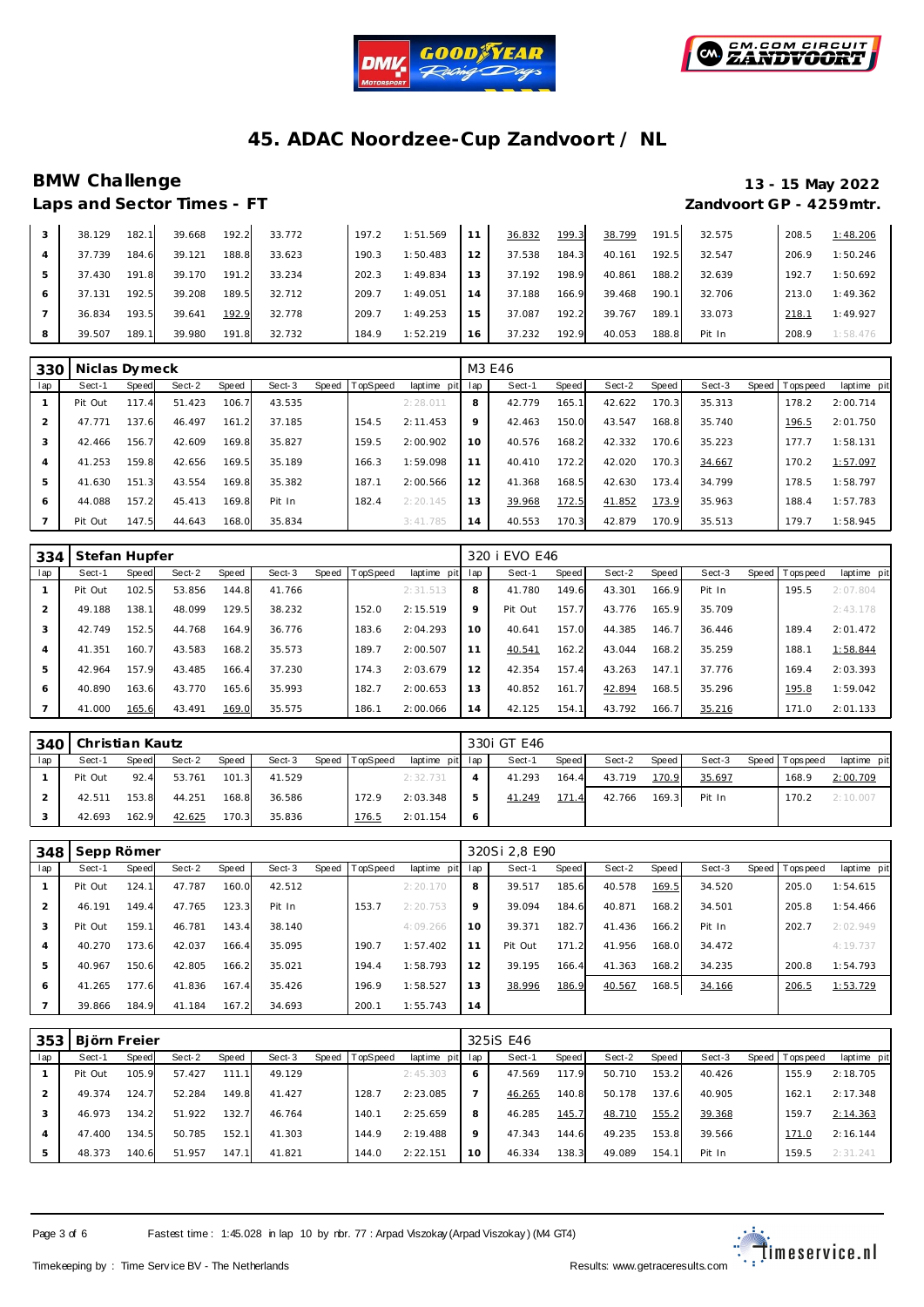



### **BMW Challenge 13 - 15 May 2022 Laps and Sector Times - FT Zandvoort GP - 4259mtr.**

| 355 | Ulrich Tappe |       |        |       |        |       |          |             |     | 3251S E36 |       |        |       |        |                |             |
|-----|--------------|-------|--------|-------|--------|-------|----------|-------------|-----|-----------|-------|--------|-------|--------|----------------|-------------|
| lap | Sect-1       | Speed | Sect-2 | Speed | Sect-3 | Speed | TopSpeed | laptime pit | lap | Sect-1    | Speed | Sect-2 | Speed | Sect-3 | Speed Topspeed | laptime pit |
|     | Pit Out      | 170.1 | 42.721 | 159.1 | 35.790 |       |          | 2:02.684    | 8   | 40.674    | 174.2 | 42.313 | 160.0 | Pit In | 194.8          | 2:03.333    |
|     | 40.519       | 173.4 | 42.045 | 158.8 | 35.818 |       | 196.9    | 1:58.382    | 9   | Pit Out   | 172.5 | 41.922 | 159.8 | 38.140 |                | 4:34.998    |
| 3   | 41.344       | 167.7 | 42.237 | 159.3 | 35.437 |       | 200.1    | 1:59.018    | 10  | 41.010    | 173.6 | 42.731 | 161.4 | 36.074 | 197.2          | 1:59.815    |
| 4   | 40.786       | 172.5 | 42.541 | 159.1 | 35.650 |       | 198.3    | 1:58.977    | 11  | 40.535    | 172.5 | 42.389 | 159.8 | 36.519 | 202.0          | 1:59.443    |
| 5   | 41.596       | 143.4 | 42.567 | 158.8 | 35.548 |       | 197.2    | 1:59.711    | 12  | 40.697    | 171.4 | 41.797 | 160.7 | 35.576 | 194.8          | 1:58.070    |
| 6   | 41.059       | 172.8 | 42.628 | 156.3 | 35.784 |       | 200.5    | 1:59.471    | 13  | 41.157    | 174.5 | 41.866 | 160.2 | Pit In | 198.3          | 2:03.844    |
|     | 40.547       | 174.5 | 42.866 | 160.5 | 36.350 |       | 201.6    | 1:59.763    | 14  |           |       |        |       |        |                |             |

| 404 |         |       | Eric v.d. Munckhof |              |        |       |          |             |         | KK M4 GTR |       |        |       |        |                 |             |
|-----|---------|-------|--------------------|--------------|--------|-------|----------|-------------|---------|-----------|-------|--------|-------|--------|-----------------|-------------|
| lap | Sect-1  | Speed | Sect-2             | <b>Speed</b> | Sect-3 | Speed | TopSpeed | laptime pit | lap     | Sect-1    | Speed | Sect-2 | Speed | Sect-3 | Speed Tops peed | laptime pit |
|     | Pit Out | 107.9 | 47.267             | 131.9        | 39.082 |       |          | 2:24.659    |         | 37.794    | 184.0 | 38.914 | 182.7 | 33.327 | 217.6           | 1:50.035    |
|     | 41.676  | 161.7 | 41.385             | 168.2        | 35.120 |       | 176.5    | 1:58.181    |         | 37.596    | 192.5 | 38.096 | 192.5 | 33.517 | 217.2           | 1:49.209    |
|     | 38.826  | 181.2 | 39.188             | 190.8        | 34.531 |       | 198.7    | 1:52.545    | 8       | 37.182    | 192.5 | 38.239 | 186.9 | 33.102 | 216.4           | 1:48.523    |
| 4   | 37.415  | 189.8 | 38.281             | 191.5        | 32.280 |       | 210.5    | 1:47.976    | $\circ$ | 37.615    | 185.9 | 41.371 | 187.2 | 34.984 | 199.4           | 1:53.970    |
| 5   | 37.837  | 186.9 | 38.424             | 190.8        | 32.518 |       | 202.0    | 1:48.779    | 10      | 38.799    | 178.8 | 39.989 | 187.5 | Pit In | 202.7           | 2:02.443    |

| 454 | Grimm-Grimm |       |          |              |        |       |         |             |         | 318ti Cup |       |        |                       |        |       |           |             |
|-----|-------------|-------|----------|--------------|--------|-------|---------|-------------|---------|-----------|-------|--------|-----------------------|--------|-------|-----------|-------------|
| lap | Sect-1      | Speed | Sect-2   | <b>Speed</b> | Sect-3 | Speed | opSpeed | laptime pit | lap     | Sect-1    | Speed | Sect-2 | Speed                 | Sect-3 | Speed | Tops peed | laptime pit |
|     | Pit Out     | 88.5  | 1:00.140 | 115.4        | 47.712 |       |         | 2:47.864    |         | 48.178    | 107.1 | 57.837 | 134.2                 | 41.283 |       | 166.8     | 2:27.298    |
|     | 54.740      | 104.0 | 54.021   | 136.5        | 43.119 |       | 132.9   | 2:31.880    | 8       | 47.546    | 150.4 | 49.581 | 137<br>$\overline{4}$ | 41.482 |       | 171.5     | 2:18.609    |
|     | 49.554      | 141.2 | 51.297   | 138.1        | 42.218 |       | 162.6   | 2:23.069    | $\circ$ | 49.349    | 135.7 | 51.426 | 139.5                 | 41.435 |       | 167.8     | 2:22.210    |
| 4   | 49.396      | 146.5 | 50.089   | 137.6        | 42.552 |       | 158.3   | 2:22.037    | 10      | 47.142    | 141.2 | 53.120 | 138.1                 | 41.573 |       | 166.3     | 2:21.835    |
| 5   | 47.817      | 147.9 | 50.681   | 137.1        | 41.593 |       | 165.3   | 2:20.091    | 11      | 47.500    | 152.3 | 49.414 | 138.3                 | 42.220 |       | 166.6     | 2:19.134    |
| 6   | 47.053      | 154.1 | 50.443   | 139.5        | 43.367 |       | 166.0   | 2:20.863    | 12      | 49.985    | 119.3 | 53.844 | 134.5                 | Pit In |       | 165.0     | 2:35.595    |

|                 | 455 Christian Schick |       |        |       |        |                |                 |   | 318ti Cup |       |        |       |        |                   |             |
|-----------------|----------------------|-------|--------|-------|--------|----------------|-----------------|---|-----------|-------|--------|-------|--------|-------------------|-------------|
| 1a <sub>D</sub> | Sect-1               | Speed | Sect-2 | Speed | Sect-3 | Speed TopSpeed | laptime pit lap |   | Sect-1    | Speed | Sect-2 | Speed | Sect-3 | Speed   Tops peed | laptime pit |
|                 | Pit Out              | 128.0 | 49.967 | 136.2 | 42.161 |                | 2: 23.466       |   | 45.703    | 153.4 | 46.825 | 141.0 | 40.357 | 169.4             | 2:12.885    |
|                 | 48.384               | 142.7 | 49.361 | 137.2 | 41.951 | 146.7          | 2:19.696        | 4 |           |       |        |       |        |                   |             |

| 494            | Lukas Zinnäcker |       |        |       |        |       |          |             |     | 318ti Cup |       |        |       |        |                |             |
|----------------|-----------------|-------|--------|-------|--------|-------|----------|-------------|-----|-----------|-------|--------|-------|--------|----------------|-------------|
| lap            | Sect-1          | Speed | Sect-2 | Speed | Sect-3 | Speed | TopSpeed | laptime pit | lap | Sect-1    | Speed | Sect-2 | Speed | Sect-3 | Speed Topspeed | laptime pit |
|                | Pit Out         | 115.0 | 54.471 | 95.1  | 43.713 |       |          | 2:33.425    | 8   | 46.415    | 147.1 | 44.824 | 141.7 | Pit In | 182.1          | 2:20.311    |
| $\overline{2}$ | 46.823          | 151.5 | 45.849 | 140.1 | 39.242 |       | 171.8    | 2:11.914    | 9   | Pit Out   | 157.7 | 44.469 | 141.4 | 38.512 |                | 3:26.422    |
| 3              | 44.967          | 148.6 | 46.316 | 142.7 | Pit In |       | 176.2    | 2:17.928    | 10  | 43.695    | 158.1 | 46.020 | 135.7 | 41.074 | 182.4          | 2:10.789    |
| $\overline{A}$ | Pit Out         | 158.4 | 45.618 | 143.0 | 38.468 |       |          | 3:00.335    | 11  | 43.961    | 155.2 | 45.624 | 141.4 | 38.310 | 183.9          | 2:07.895    |
| 5              | 43.906          | 157.2 | 45.815 | 141.7 | 38.298 |       | 179.1    | 2:08.019    | 12  | 43.693    | 159.1 | 44.313 | 142.7 | 38.476 | 182.4          | 2:06.482    |
| 6              | 43.601          | 158.1 | 44.747 | 140.3 | 38.337 |       | 182.7    | 2:06.685    | 13  | 43.569    | 158.4 | 44.810 | 141.0 | 38.255 | 182.7          | 2:06.634    |
|                | 43.888          | 157.4 | 44.558 | 141.0 | 38.324 |       | 180.9    | 2:06.770    | 14  |           |       |        |       |        |                |             |

| 501 | I oannis Smyrlis |        |       |        |       |          |                 |         | 318ti Cup |       |        |       |        |                 |             |
|-----|------------------|--------|-------|--------|-------|----------|-----------------|---------|-----------|-------|--------|-------|--------|-----------------|-------------|
| lap | Sect-1<br>Speed  | Sect-2 | Speed | Sect-3 | Speed | TopSpeed | laptime pit lap |         | Sect-1    | Speed | Sect-2 | Speed | Sect-3 | Speed Tops peed | laptime pit |
|     |                  |        |       |        |       |          | 4:13.538        | 5       |           |       |        |       |        |                 | 6:38.540    |
| ∠   |                  |        |       |        |       |          | 2:04.326        | $\circ$ |           |       |        |       |        |                 | 2:05.787    |
|     |                  |        |       |        |       |          | 2:13.675        | -       |           |       |        |       |        |                 | 2:04.142    |
| 4   |                  |        |       |        |       |          | 6:30.591        | 8       |           |       |        |       |        |                 | 2:03.804    |

|     | 504   Paul Heinisch |       |              |       |        |       |          |                 |   | 318ti Cup    |       |        |       |        |  |                   |             |  |  |
|-----|---------------------|-------|--------------|-------|--------|-------|----------|-----------------|---|--------------|-------|--------|-------|--------|--|-------------------|-------------|--|--|
| lap | Sect-1              | Speed | Sect-2       | Speed | Sect-3 | Speed | TopSpeed | laptime pit lap |   | Sect-1       | Speed | Sect-2 | Speed | Sect-3 |  | Speed   Tops peed | laptime pit |  |  |
|     | Pit Out             | 118.6 | 53.800 115.3 |       | 44.222 |       |          | 2:32.607        | 8 | 44.203       | 155.4 | 45.507 | 139.0 | 39.697 |  | 177.7             | 2:09.407    |  |  |
|     | 44.509              | 154.9 | 44.774 136.5 |       | 38.980 |       | 174.8    | $2:08.263$ 9    |   | 43.943 154.3 |       | 44.185 | 139.0 | 38.391 |  | 174.5             | 2:06.519    |  |  |

Page 4 of 6 Fastest time : 1:45.028 in lap 10 by rbr. 77 : Arpad Viszokay (Arpad Viszokay) (M4 GT4)

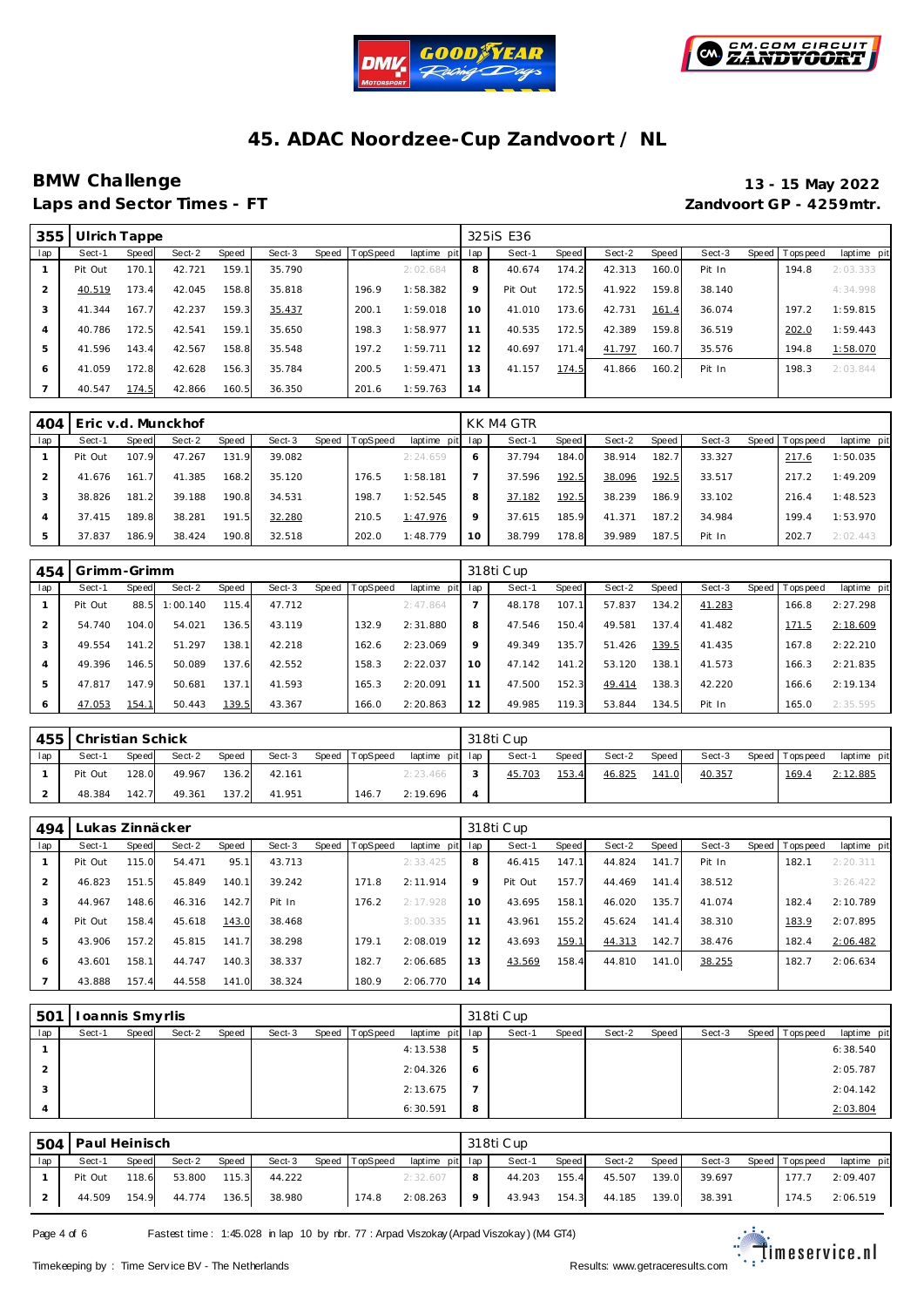



# **BMW Challenge 13 - 15 May 2022**

# **Laps and Sector Times - FT Zandvoort GP - 4259mtr.**

| 43.819 | 153.8 | 44.252 | 139.0 | 39.174 | 174.8 | 2:07.245 | 10 <sup>°</sup> | 43.623 | 153.0 | 44.075 | 139.0 | 38.206 | 173.2 | 2:05.904 |
|--------|-------|--------|-------|--------|-------|----------|-----------------|--------|-------|--------|-------|--------|-------|----------|
| 43.667 | 154.7 | 44.127 | 139.5 | 38.344 | 180.6 | 2:06.138 | 11.             | 44.461 | 155.6 | 45.585 | 135.7 | 38.955 | 177.9 | 2:09.001 |
| 43.596 | 157.7 | 44.202 | 138.8 | 38.561 | 181.2 | 2:06.359 | 12              | 43.891 | 154.3 | 44.179 | 138.8 | 38.301 | 172.3 | 2:06.371 |
| 43.897 | 151.5 | 46.398 | 137.8 | 38.721 | 179.7 | 2:09.016 | 13              | 43.629 | 155.6 | 44.169 | 139.2 | 38.261 | 174.0 | 2:06.059 |
| 43.849 | 154.1 | 50.737 | 136.7 | 38.668 | 176.2 | 2:13.254 | 14              | 43.874 | 155.6 | 47.733 | 117.4 | 39.143 | 180.9 | 2:10.750 |

| 506 | Geiss-Bodin |       |        |       |        |       |          |                 |         | 318ti Cup |       |        |        |        |       |            |             |  |  |
|-----|-------------|-------|--------|-------|--------|-------|----------|-----------------|---------|-----------|-------|--------|--------|--------|-------|------------|-------------|--|--|
| lap | Sect-1      | Speed | Sect-2 | Speed | Sect-3 | Speed | TopSpeed | laptime pit lap |         | Sect-1    | Speed | Sect-2 | Speed  | Sect-3 | Speed | Tops pee d | laptime pit |  |  |
|     | Pit Out     | 106.1 | 56.184 | 94.7  | 47.057 |       |          | 2:41.965        | 6       | 46.085    | 149.4 | 47.422 | 137.1  | 41.398 |       | 162.6      | 2:14.905    |  |  |
|     | 52.068      | 132.7 | 48.144 | 138.1 | 41.326 |       | 150.3    | 2:21.538        |         | 46.691    | 153.6 | 47.465 | 137.11 | 40.973 |       | 157.2      | 2:15.129    |  |  |
|     | 46.693      | 147.5 | 50.473 | 136.5 | 40.953 |       | 165.5    | 2:18.119        | 8       | 46.913    | 141.5 | 49.129 | 138.5  | 41.025 |       | 163.6      | 2:17.067    |  |  |
|     | 46.362      | 150.4 | 47.828 | 137.4 | 41.009 |       | 161.9    | 2:15.199        | $\circ$ | 46.726    | 151.5 | 47.763 | 137.9  | 41.216 |       | 155.9      | 2:15.705    |  |  |
|     | 46.983      | 143.2 | 48.359 | 136.5 | 40.735 |       | 156.5    | 2:16.077        | 10      | 49.186    | 111.7 | 52.329 | 131.1  | Pit In |       | 167.7      | 2:35.698    |  |  |

| 514 | Max Rosam |              |        |       |        |       |                 | 318ti Cup       |         |         |       |        |       |        |  |                  |             |
|-----|-----------|--------------|--------|-------|--------|-------|-----------------|-----------------|---------|---------|-------|--------|-------|--------|--|------------------|-------------|
| lap | Sect-1    | <b>Speed</b> | Sect-2 | Speed | Sect-3 | Speed | <b>TopSpeed</b> | laptime pit lap |         | Sect-1  | Speed | Sect-2 | Speed | Sect-3 |  | Speed   Topspeed | laptime pit |
|     | Pit Out   | 133.5        | 45.756 | 141.9 | 38.668 |       |                 | 2:09.699        | 6       | 42.417  | 164.6 | 43.140 | 145.6 | Pit In |  | 183.6            | 2:06.208    |
|     | 42.984    | 159.3        | 43.632 | 144.0 | 37.832 |       | 179.7           | 2:04.448        |         | Pit Out | 165.9 | 44.298 | 144.0 | 37.754 |  |                  | 4:04.930    |
|     | 42.796    | 161.0        | 43.276 | 146.3 | 37.964 |       | 180.6           | 2:04.036        | 8       | 42.120  |       | 43.127 | 150.4 | 37.737 |  | 187.7            | 2:02.984    |
|     | 42.336    | 161.9        | 43.269 | 145.7 | 38.057 |       | <u>187.7</u>    | 2:03.662        | $\circ$ | 42.234  | 160.5 | 43.326 | 145.9 | Pit In |  | 184.9            | 2:06.323    |
|     | 42.104    | 163.6        | 43.122 | 149.2 | 37.892 |       | 187.1           | 2:03.118        | 10      |         |       |        |       |        |  |                  |             |

| 528            |         |       | Marius Jonas Schäfer |       |        |       |          |             | 318ti Cup |        |       |        |       |        |         |           |             |  |  |
|----------------|---------|-------|----------------------|-------|--------|-------|----------|-------------|-----------|--------|-------|--------|-------|--------|---------|-----------|-------------|--|--|
| lap            | Sect-1  | Speed | Sect-2               | Speed | Sect-3 | Speed | TopSpeed | laptime pit | lap       | Sect-1 | Speed | Sect-2 | Speed | Sect-3 | Speed I | Tops peed | laptime pit |  |  |
|                | Pit Out | 129.8 | 48.383               | 135.8 | 40.538 |       |          | 2:22.563    | 8         | 44.236 | 157.4 | 45.187 | 139.7 | 39.266 |         | 177.7     | 2:08.689    |  |  |
| 2              | 44.760  | 157.2 | 45.990               | 139.7 | 39.299 |       | 169.9    | 2:10.049    | 9         | 43.798 | 157.2 | 45.212 | 140.3 | 39.036 |         | 178.2     | 2:08.046    |  |  |
| 3              | 45.786  | 153.8 | 46.480               | 139.2 | 39.323 |       | 178.2    | 2:11.589    | 10        | 44.032 | 155.6 | 45.144 | 137.2 | 39.262 |         | 176.8     | 2:08.438    |  |  |
| $\overline{4}$ | 44.158  | 156.7 | 45.068               | 140.6 | 39.012 |       | 178.2    | 2:08.238    | 11        | 43.979 | 156.1 | 44.689 | 139.0 | 38.986 |         | 176.8     | 2:07.654    |  |  |
| 5              | 43.992  | 157.2 | 45.644               | 138.1 | Pit In |       | 177.7    | 2:17.127    | 12        | 44.431 | 157.4 | 44.777 | 140.1 | 39.311 |         | 162.6     | 2:08.519    |  |  |
| 6              | Pit Out | 155.4 | 45.750               | 137.2 | 40.282 |       |          | 3:48.548    | 13        | 44.348 | 156.5 | 44.730 | 140.6 | Pit In |         | 175.7     | 2:16.403    |  |  |
|                | 44.165  | 155.8 | 44.943               | 138.8 | 38.967 |       | 175.4    | 2:08.075    | 14        |        |       |        |       |        |         |           |             |  |  |

| 530 | Alex Pawlow |       |          |       |        |       |          |                 | 328i ST E36 |        |       |        |       |        |  |                   |             |  |
|-----|-------------|-------|----------|-------|--------|-------|----------|-----------------|-------------|--------|-------|--------|-------|--------|--|-------------------|-------------|--|
| lap | Sect-1      | Speed | Sect-2   | Speed | Sect-3 | Speed | TopSpeed | laptime pit lap |             | Sect-1 | Speed | Sect-2 | Speed | Sect-3 |  | Speed   Tops peed | laptime pit |  |
|     | Pit Out     | 113.1 | 48.134   | 155.2 | 36.734 |       |          | 2:19.697        | $\circ$     | 41.191 | 171.7 | 43.448 | 159.1 | 35.786 |  | 191.7             | 2:00.425    |  |
|     | 41.812      | 152.8 | 44.555   | 160.5 | 35.758 |       | 194.1    | 2:02.125        | 10          | 41.366 | 133.2 | 45.698 | 147.5 | 36.414 |  | 190.7             | 2:03.478    |  |
| 3   | 40.402      | 172.5 | 42.188   | 161.4 | 35.742 |       | 199.4    | 1:58.332        | 11          | 42.330 | 171.4 | 42.931 | 156.5 | 36.513 |  | 190.7             | 2:01.774    |  |
| 4   | 43.297      | 176.2 | 42.810   | 158.8 | 36.020 |       | 165.8    | 2:02.127        | 12          | 40.635 | 174.5 | 42.072 | 160.7 | 35.693 |  | 194.8             | 1:58.400    |  |
| 5   | 40.533      | 176.5 | 42.047   | 156.1 | 36.726 |       | 192.0    | 1:59.306        | 13          | 40.706 | 176.2 | 42.005 | 159.8 | 35.760 |  | 193.7             | 1:58.471    |  |
| 6   | 40.496      | 173.6 | 41.794   | 160.2 | 35.642 |       | 195.8    | 1:57.932        | 14          | 41.630 | 177.9 | 43.171 | 160.5 | 35.612 |  | 185.5             | 2:00.413    |  |
|     | 47.597      | 98.3  | 1:06.493 | 88.   | 40.664 |       | 194.1    | 2:34.754        | 15          | 40.823 | 176.8 | 42.920 | 139.2 | Pit In |  | 194.4             | 2:05.265    |  |
| 8   | 42.086      | 149.0 | 48.999   | 113.7 | 37.666 |       | 190.3    | 2:08.751        | 16          |        |       |        |       |        |  |                   |             |  |

| 568 | Steffen Henssler |       |        |       |        |       |          |                 | M 240i RC |        |       |        |       |        |  |                |             |  |
|-----|------------------|-------|--------|-------|--------|-------|----------|-----------------|-----------|--------|-------|--------|-------|--------|--|----------------|-------------|--|
| lap | Sect-1           | Speed | Sect-2 | Speed | Sect-3 | Speed | TopSpeed | laptime pit lap |           | Sect-1 | Speed | Sect-2 | Speed | Sect-3 |  | Speed Topspeed | laptime pit |  |
|     | Pit Out          | 127.5 | 53.501 | 105.5 | 43.180 |       |          | 2:29.916        | 8         | 45.432 | 150.4 | 48.005 | 172.5 | 36.545 |  | 167.6          | 2:09.982    |  |
|     | 47.607           | 151.0 | 45.643 | 168.5 | 37.028 |       | 128.2    | 2:10.278        | $\circ$   | 40.693 | 172.5 | 44.782 | 171.2 | 36.099 |  | 187.1          | 2:01.574    |  |
|     | 40.661           | 163.1 | 44.031 | 168.0 | 37.300 |       | 200.5    | 2:01.992        | 10        | 53.604 | 148.4 | 49.871 | 152.8 | 37.075 |  | 205.0          | 2:20.550    |  |
|     | 43.058           | 162.7 | 46.110 | 171.4 | 36.926 |       | 157.0    | 2:06.094        | 11        | 45.789 | 152.8 | 45.961 | 170.3 | 37.460 |  | 160.4          | 2:09.210    |  |
| 5   | 41.100           | 162.9 | 46.031 | 154.5 | 42.137 |       | 184.2    | 2:09.268        | 12        | 42.687 | 142.9 | 45.652 | 168.5 | 36.721 |  | 173.4          | 2:05.060    |  |
| 6   | 41.019           | 163.1 | 44.484 | 170.3 | 35.755 |       | 187.4    | 2:01.258        | 13        | 44.463 | 147.5 | 45.515 | 171.2 | 36.841 |  | 152.8          | 2:06.819    |  |
|     | 40.481           | 163.9 | 44.155 | 169.8 | 35.777 |       | 190.3    | 2:00.413        | 14        | 44.403 | 152.3 | 45.947 | 164.4 | 36.478 |  | 174.8          | 2:06.828    |  |

Page 5 of 6 Fastest time : 1:45.028 in lap 10 by rbr. 77 : Arpad Viszokay (Arpad Viszokay) (M4 GT4)